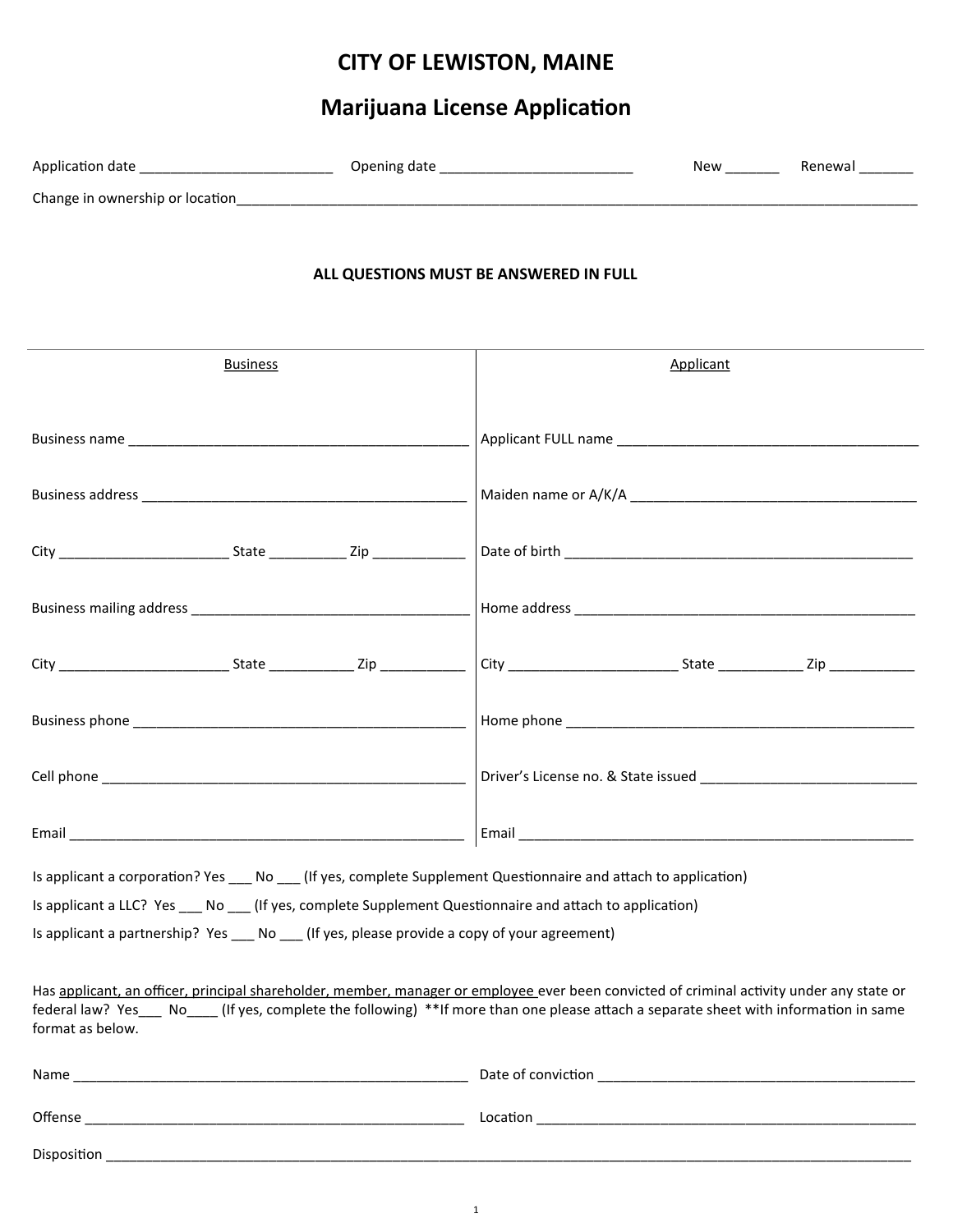| partnership, or a member or manager of a limited liability company had a previous license application denied or had such a license<br>suspended or revoked under this ordinance or in any other governmental jurisdiction? Yes__ No__(If yes, complete the following)<br>**If more than one please attach a separate sheet with information in same format as below. | Has applicant, as an individual, partner, officer, principal shareholder of a corporation engaged in a Marijuana Business, or the partner of a |  |  |
|----------------------------------------------------------------------------------------------------------------------------------------------------------------------------------------------------------------------------------------------------------------------------------------------------------------------------------------------------------------------|------------------------------------------------------------------------------------------------------------------------------------------------|--|--|
|                                                                                                                                                                                                                                                                                                                                                                      |                                                                                                                                                |  |  |
|                                                                                                                                                                                                                                                                                                                                                                      |                                                                                                                                                |  |  |
|                                                                                                                                                                                                                                                                                                                                                                      |                                                                                                                                                |  |  |
| If a manager is to be employed, complete the following:                                                                                                                                                                                                                                                                                                              |                                                                                                                                                |  |  |
|                                                                                                                                                                                                                                                                                                                                                                      |                                                                                                                                                |  |  |
|                                                                                                                                                                                                                                                                                                                                                                      |                                                                                                                                                |  |  |
|                                                                                                                                                                                                                                                                                                                                                                      |                                                                                                                                                |  |  |
| Do you have a State of Maine application filed, but not granted? Yes____ No_____ If yes please attach copies<br>Do you have any City of Lewiston permits or licenses for a marijuana business? Yes___ No____ If yes please provide the names and<br>locations of other permitted/licensed business on a separate paper.                                              | Location of Premise for License                                                                                                                |  |  |
|                                                                                                                                                                                                                                                                                                                                                                      |                                                                                                                                                |  |  |
|                                                                                                                                                                                                                                                                                                                                                                      |                                                                                                                                                |  |  |
|                                                                                                                                                                                                                                                                                                                                                                      |                                                                                                                                                |  |  |
|                                                                                                                                                                                                                                                                                                                                                                      |                                                                                                                                                |  |  |
|                                                                                                                                                                                                                                                                                                                                                                      |                                                                                                                                                |  |  |
| Description of Security Provisions                                                                                                                                                                                                                                                                                                                                   | ,我们的人们也不能在这里的人们,我们也不能在这里的人们,我们也不能在这里的人们,我们也不能在这里的人们,我们也不能在这里的人们,我们也不能在这里的人们,我们也不                                                               |  |  |
|                                                                                                                                                                                                                                                                                                                                                                      |                                                                                                                                                |  |  |
|                                                                                                                                                                                                                                                                                                                                                                      |                                                                                                                                                |  |  |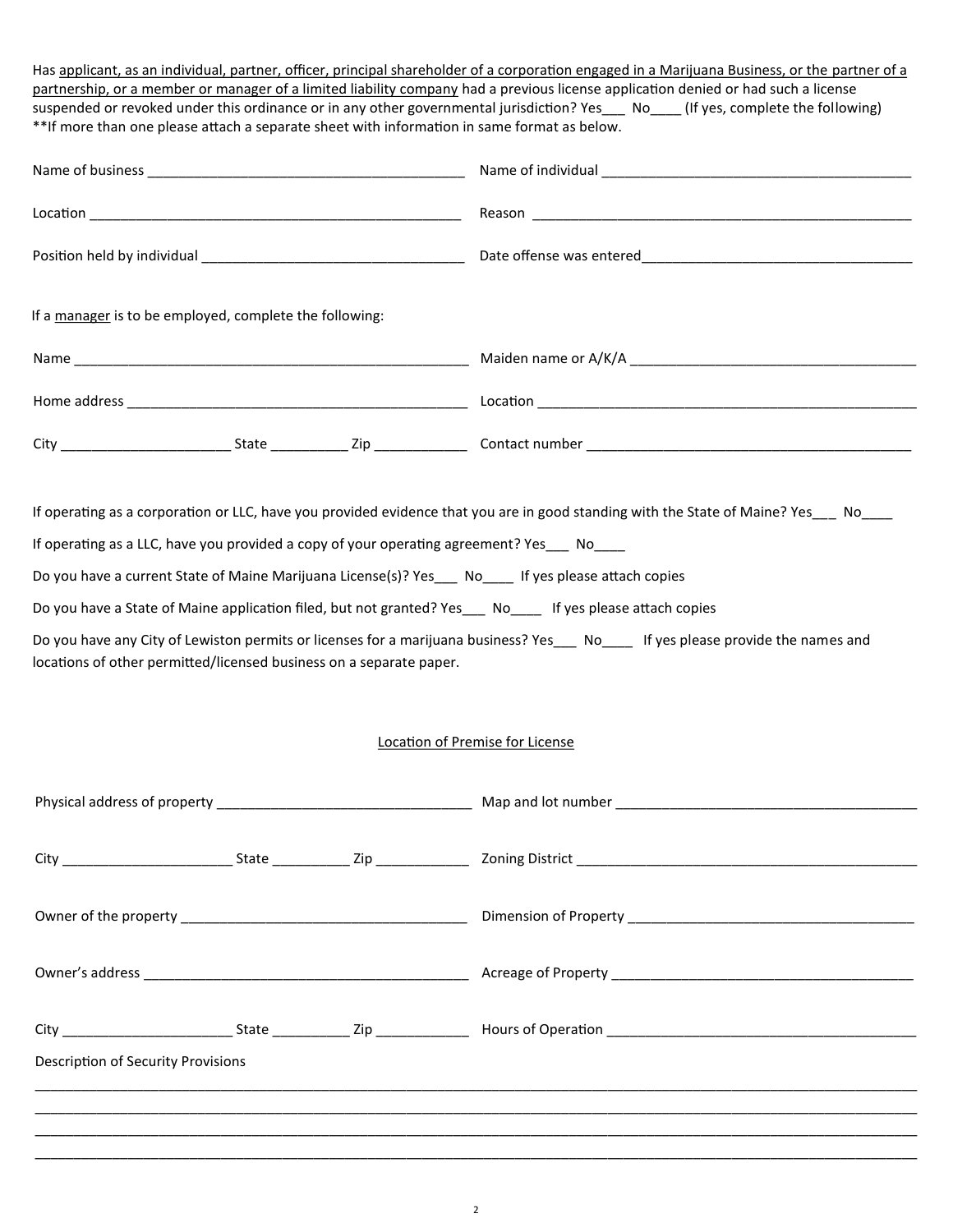### **CITY OF LEWISTON**

#### **MARIJUANA BUSINESS APPLICATION**

No person shall engage, operate or maintain a Marijuana Business in the city unless such person has first acquired a license in accordance with [Chapter 22, Article XV of the Lewiston Code of Ordinances.](https://www.lewistonmaine.gov/DocumentCenter/View/197/Chapter-22?bidId=) A separate license is required for each type of Marijuana Business, whether located on the same premise, building, or property. License application and fee is due annually.

Marijuana Businesses are restricted to certain areas under the City's [Zoning and Code, Article XI, Section 22\(c\)](https://www.lewistonmaine.gov/DocumentCenter/View/249/Article-XI?bidId=) and Chapter 22, [Article XV of the Lewiston Code of Ordinances.](https://www.lewistonmaine.gov/DocumentCenter/View/197/Chapter-22?bidId=) You must check with the City's Planning and Code Enforcement Department before filing an application for a license.

#### **CHECK ALL BOXES THAT APPLY TO YOUR BUSINESS**

| <b>Type of License</b>                                                                                             | <b>Type of Use</b>             | <b>Price</b>                                                                                    |
|--------------------------------------------------------------------------------------------------------------------|--------------------------------|-------------------------------------------------------------------------------------------------|
| Marijuana Store                                                                                                    | Adult Use                      |                                                                                                 |
|                                                                                                                    | <b>Medical Use</b>             | \$5000                                                                                          |
| Marijuana Cultivation Facility                                                                                     | <b>Adult Use</b>               | Tier 1: 0 to 500 SF of plant canopy<br>\$1000<br>Tier 2: 501-2,000 SF of plant canopy<br>\$1500 |
|                                                                                                                    | <b>Medical Use</b>             | Tier 3: 2,001-7,000 SF of plant canopy<br>\$2500                                                |
|                                                                                                                    |                                | Tier 4: 7,001-20,000 SF of plant canopy<br>\$5000                                               |
| Marijuana Manufacturing Facility                                                                                   | Adult Use (manufacturing is    |                                                                                                 |
| (this includes, but not limited to, facilities that prepare<br>goods containing medical use marijuana intended for | prohibited out of a residence) |                                                                                                 |
| ingestion, including tinctures)                                                                                    | <b>Medical Use</b>             |                                                                                                 |
|                                                                                                                    | <b>Commercial Location</b>     |                                                                                                 |
|                                                                                                                    | <b>Residential Location</b>    | \$2500                                                                                          |
| Marijuana Testing Facility                                                                                         | <b>Adult Use</b>               |                                                                                                 |
|                                                                                                                    | <b>Medical Use</b>             | \$2500                                                                                          |
| Marijuana Nursery Cultivation Facility-                                                                            | <b>Adult Use</b>               |                                                                                                 |
| Cultivation of not more than 1,000SF of plant canopy in                                                            | <b>Medical Use</b>             |                                                                                                 |
| compliance with 28-B M.R.S. §501.3                                                                                 |                                |                                                                                                 |
|                                                                                                                    |                                | \$1000                                                                                          |
| <b>Registered Dispensary</b>                                                                                       |                                | \$5000                                                                                          |
| SBI (Background check)                                                                                             | Per applicant                  | \$21.00                                                                                         |
|                                                                                                                    |                                |                                                                                                 |
|                                                                                                                    |                                | Total Licensing Fees Due: \$                                                                    |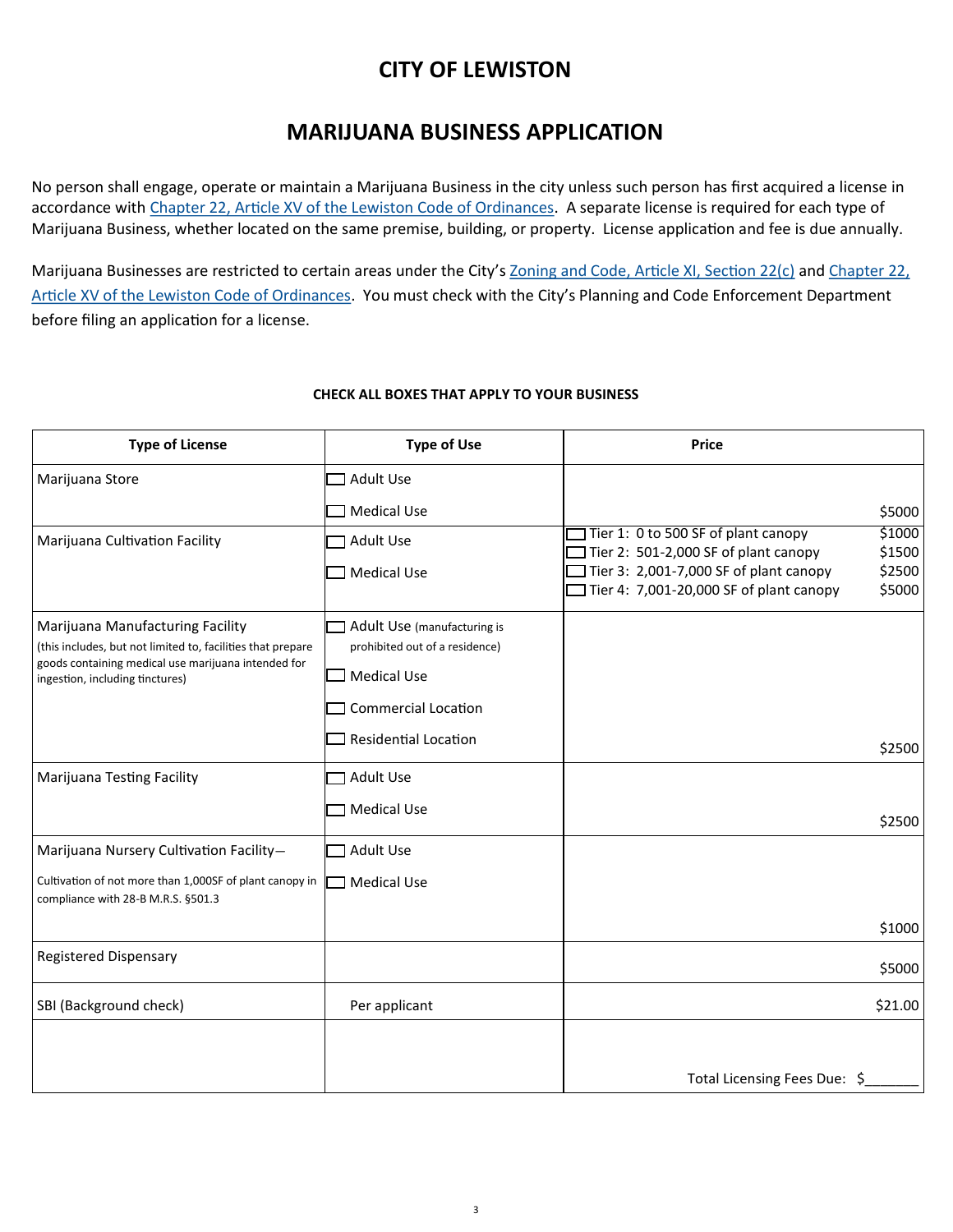Attachments that need to be included with application:

 Sketch showing the subject premises, including building footprint, interior layout with floor space to be occupied by the business and a parking plan. The sketch must be drawn to scale with marked dimensions

\*\*All activities of marijuana businesses, including and without limitation cultivating, growing, manufacturing, processing, displaying, selling and storage, shall be conducted indoors. The cultivation of marijuana within or on the property of multi--family dwelling is prohibited.

 A copy of a City Tax Map or similar map to scale depicting the property lines of the premises and the property lines of other properties containing any existing Marijuana Businesses within five hundred (500) feet of the subject property and the property lines of any pre-existing schools or child care facilities and public parks, playgrounds or recreational facilities owned by the city within seven hundred and fifty (750) feet of the subject property, measured in accordance with Section 22-430 (3) and (4)

\*\*Is the proposed Marijuana Business located within 750 feet of the lot lines of pre-existing schools or child care facilities and public parks, playgrounds or recreational facilities owned by the city public or pre-existing private school? Yes\_\_\_ No\_\_\_\_

If the answer is YES, a license will NOT be issued.

\*\*Is the proposed Marijuana Business located within 300 feet as measured along the ordinary course of travel between the main entrance of the business and main entrance of a legally established dwelling in a residential zoning district? Yes\_\_\_ No\_\_\_

If the answer is YES, a license will NOT be issued.

- A description of the proposed Marijuana Business's odor control and security measurers
- A copy of any proposed signs for the Marijuana Business
- Corporation, Partnership or LLC paperwork
- A copy of Property deed and demonstration of right, title or interest for use of the property as a marijuana business
- A copy of current valid ID

\*\*Is the applicant 21 years or older? Yes\_\_\_ No\_\_\_\_

If the answer is NO, a license will NOT be issued.

A list of all states applicant(s) has lived in since the age of 18.

\*\*Has applicant always lived in Maine? Yes\_\_\_ No\_\_\_\_

A copy of caregiver ID card issued by the State of Maine

**NOTE: Permits are needed for any construction or renovation to a building, including but not limited to building, electrical, plumbing and sign permits.** 

**Permits may be applied for with the Planning and Code Enforcement Department.** 

**City Hall, 27 Pine Street, Lewiston, Maine 04240. Phone: 207-513-3125**

#### **THE OMISSION OF FACTS OR ANY MISREPRESENTATION OF ANY OF THE INFORMATION ON THIS APPLICATION SHALL BE SUFFICIENT GROUNDS FOR THE REFUSAL OF SUCH LICENSE.**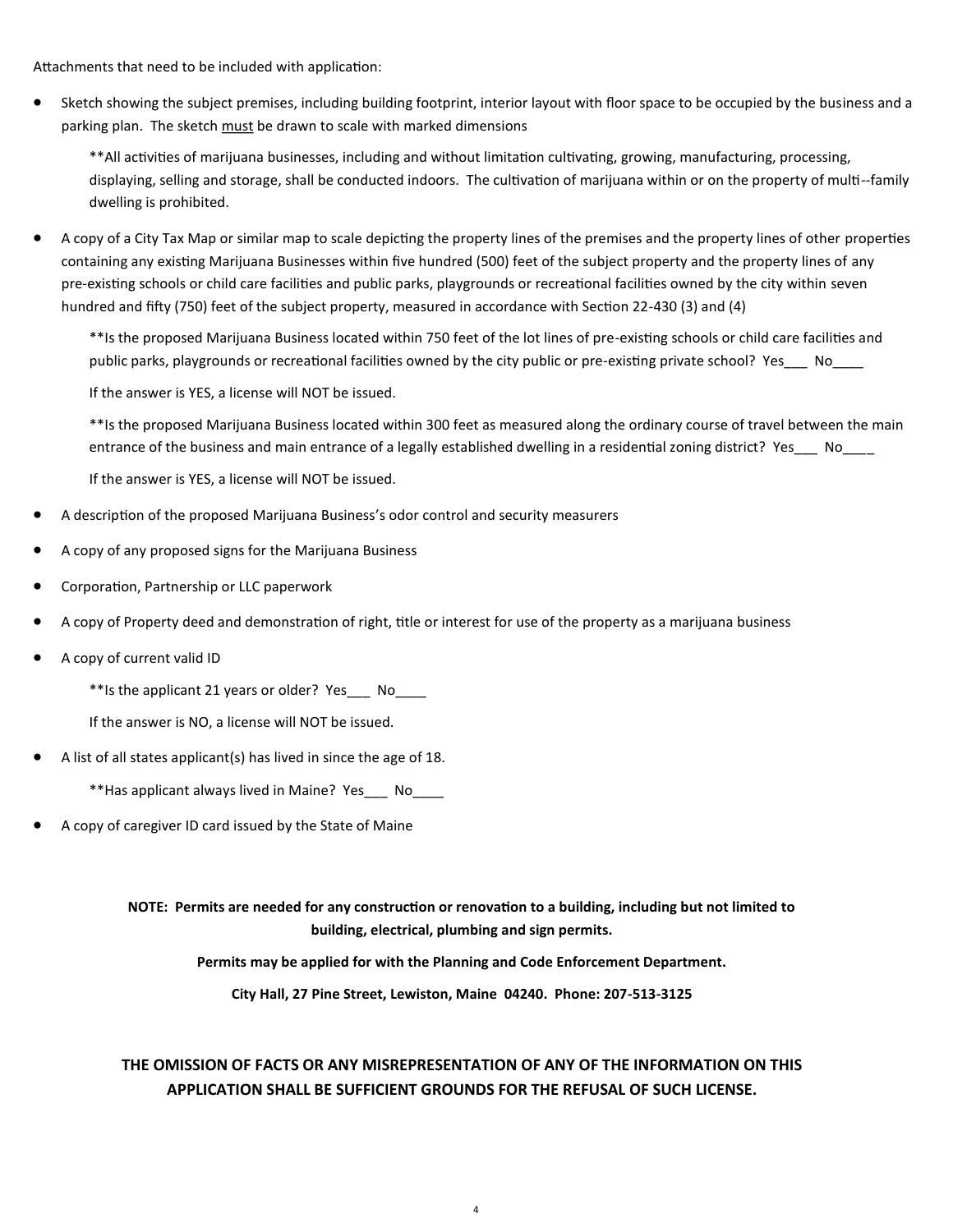| If the applicant is an individual: |  |  |
|------------------------------------|--|--|
|------------------------------------|--|--|

| Applicant's signature                 | Applicant's printed name                                                                                                                        | Date                                                                 |
|---------------------------------------|-------------------------------------------------------------------------------------------------------------------------------------------------|----------------------------------------------------------------------|
| considered a licensee:                | If the applicant is a partnership, each general partner must sign the application. Each general partner as well as the partnership shall be     |                                                                      |
| Partner's signature                   | Partner's printed name                                                                                                                          | Date                                                                 |
| Partner's signature                   | Partner's printed name                                                                                                                          | Date                                                                 |
| Partner's signature                   | Partner's printed name                                                                                                                          | Date                                                                 |
| sidered a licensee:                   | If the applicant is a corporation, a corporate officer must sign the application. Each of the corporations and corporate officers shall be con- |                                                                      |
| Officer's signature                   | Officer's printed name                                                                                                                          | Date                                                                 |
| Officer's signature                   | Officer's printed name                                                                                                                          | Date                                                                 |
| Officer's signature                   | Officer's printed name                                                                                                                          | Date                                                                 |
|                                       | If the applicant is a LLC, a duly authorized manager must sign the application. Each LLC and member shall be considered a licensee:             |                                                                      |
| Member's signature                    | Member's printed name                                                                                                                           | Date                                                                 |
| Member's signature                    | Member's printed name                                                                                                                           | Date                                                                 |
|                                       | <b>Certificate of Applicant and Waiver of Confidentiality</b>                                                                                   |                                                                      |
|                                       |                                                                                                                                                 | (Print Name), Owner/Operator/Agent of the business, hereby authorize |
|                                       | the release of any criminal history record information to the City Clerk's Office or Licensing Authority. I understand that this information    |                                                                      |
|                                       | shall become public record, and I hereby waive any rights of privacy with respect hereto. I further stipulate that I am aware that deliberate   |                                                                      |
|                                       | falsification of the information herein shall be sufficient cause for denial of a license to operate the business. This application is accurate |                                                                      |
| and true to the best of my knowledge. |                                                                                                                                                 |                                                                      |

Applicant's signature and a policant's printed name and Date Date